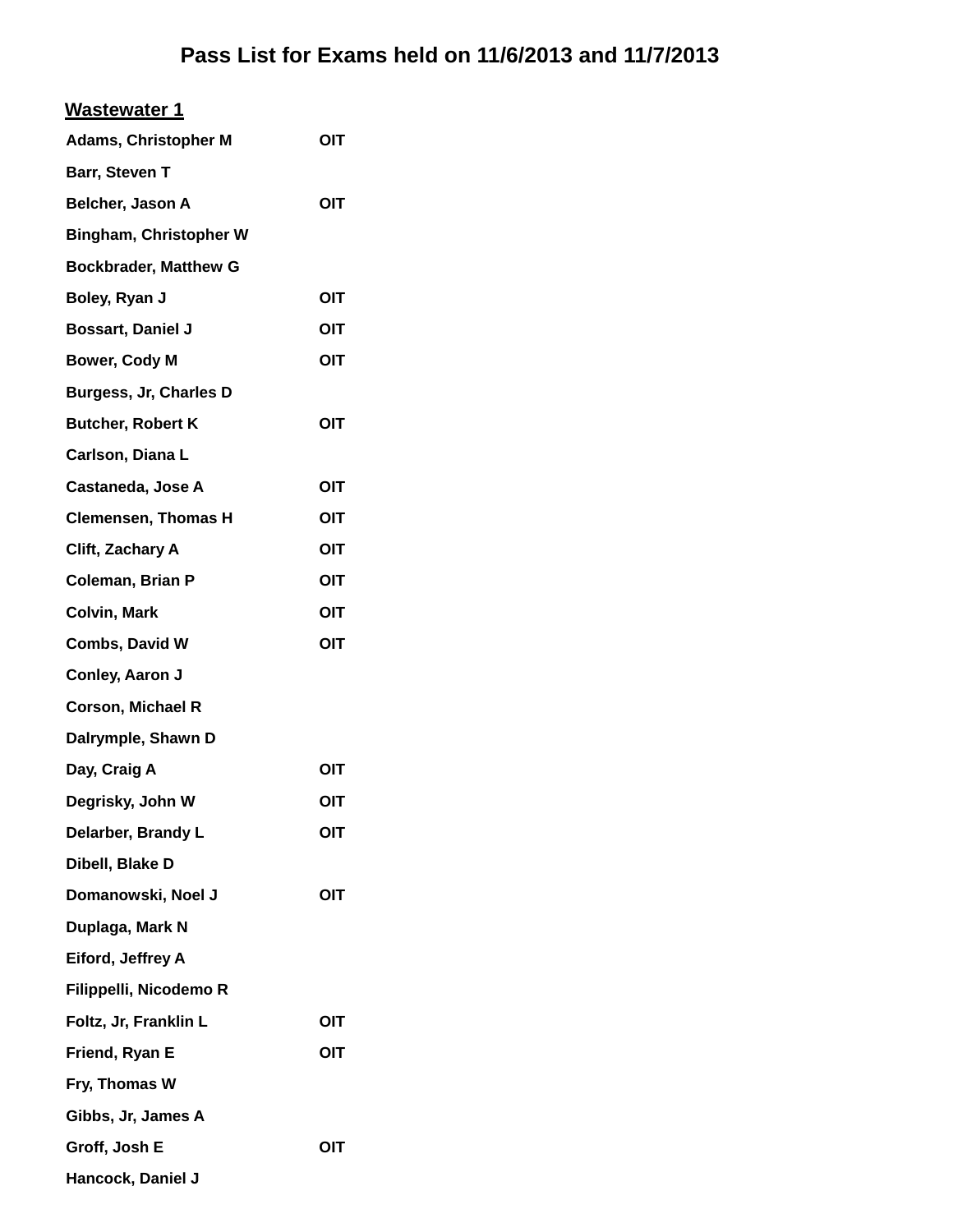| <u>Wastewater 1</u>        |            |
|----------------------------|------------|
| Harnishfeger, Denise E     |            |
| Harris, Craig A            | OIT        |
| <b>Hawkins, Randal M</b>   |            |
| Hazelett, Brian A          | OIT        |
| Helle, Robert D            | OIT        |
| Henderson, Steven J        | OIT        |
| <b>Hildreth, Leonard F</b> |            |
| Hinnegan, Michael A        |            |
| Hodge, William M           |            |
| House, James E             | OIT        |
| Howard, Mark D             |            |
| Hut, Daryl C               |            |
| James, Scott D             | OIT        |
| Jernigan, Eric A           | OIT        |
| Ketchum, Michael R         |            |
| Kidd, Chad                 |            |
| Kidwell, Steven H          |            |
| Knife, Daniel B            | OIT        |
| Ladd, III, Ronald E        | OIT        |
| Layton, Angela K           |            |
| Leis, Andrew M             | <b>OIT</b> |
| <b>Liston, William S</b>   |            |
| Long, Shane M              | OIT        |
| Loper, Harold S            |            |
| MacCallum, Paul F          | OIT        |
| <b>Markland, Dave R</b>    |            |
| Martin, Christopher J      | OIT        |
| <b>Martin, Benjamin S</b>  |            |
| McKee, Kyla M              | OIT        |
| McVay, Eric L              | OIT        |
| Moshe, Eingedi I           |            |
| Nabus, Chester Louie P     | OIT        |
| Neidemire, Brandon R       | OIT        |
| Parlett, Clifford E        | OIT        |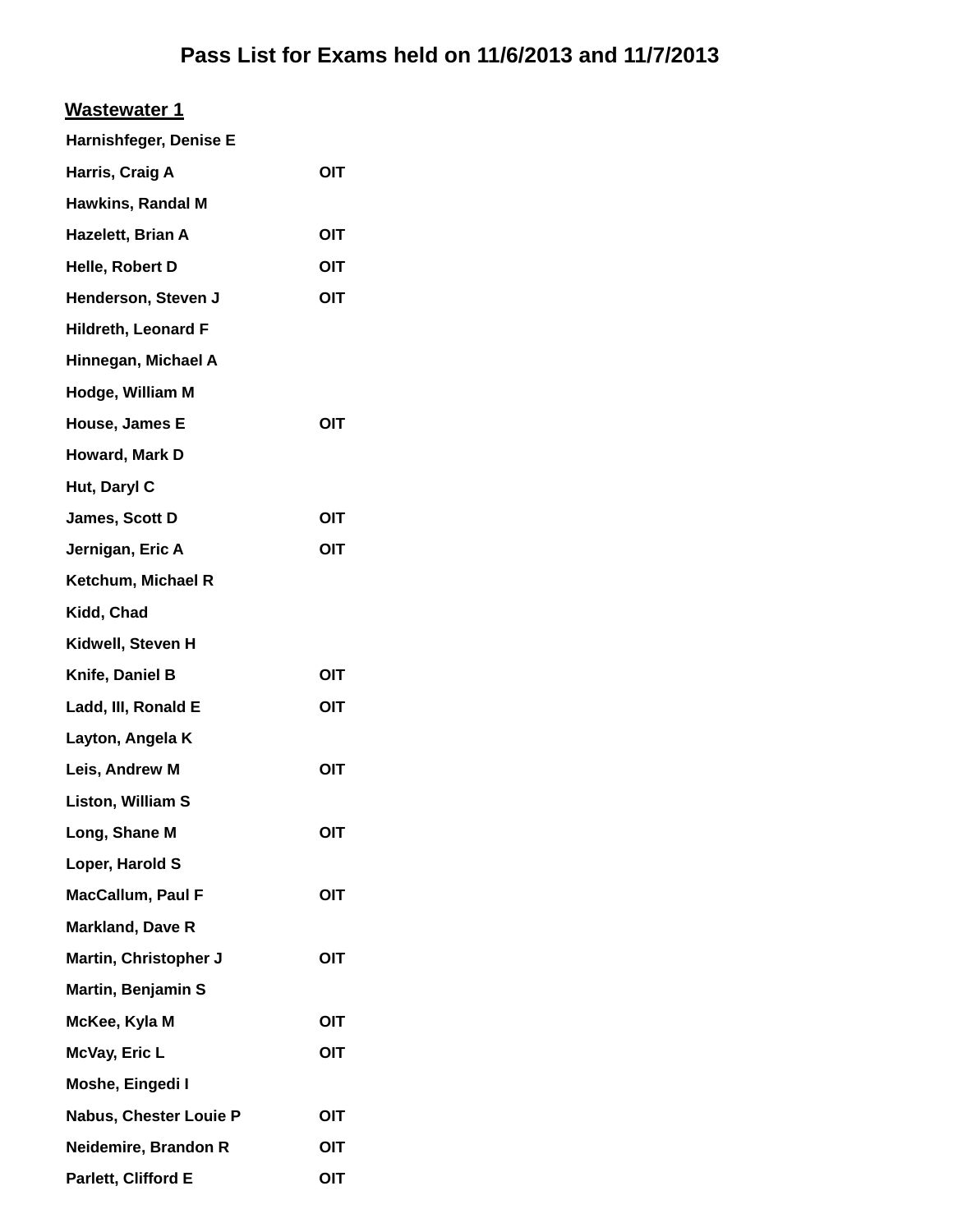| <b>Wastewater 1</b>              |     |
|----------------------------------|-----|
| Pierce, Garry C                  |     |
| <b>Prinkey, Scott R</b>          |     |
| Robb, Zachary S                  |     |
| <b>Rolince, Brian R</b>          | OIT |
| Ross, William D                  | OIT |
| Ross, David R                    | OIT |
| Spencer, Thad W                  |     |
| <b>Stewart, Shayne A</b>         |     |
| Stubner, Joseph L                | OIT |
| <b>Throckmorton, III, Dean F</b> | OIT |
| <b>Trybend, Brandon R</b>        | OIT |
| Vara, Victoria M                 | ΟΙΤ |
| Washko, Jr, James R              |     |
| Williams, Willie J               |     |
| <b>Wintzer, Marcus E</b>         |     |
| Woodall, Joseph M                |     |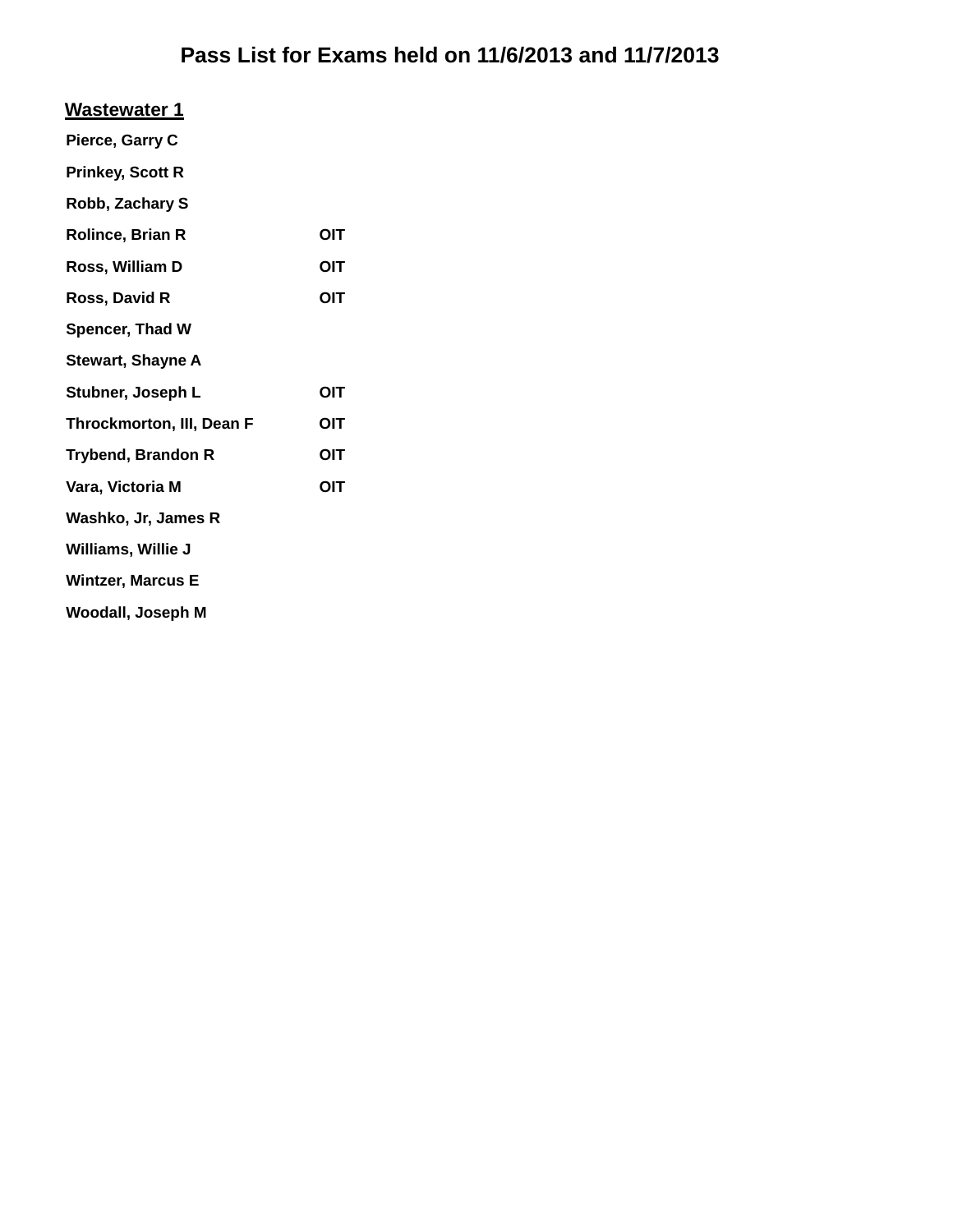| <b>Wastewater 2</b>        |     |
|----------------------------|-----|
| Allen, Corey R             | OIT |
| <b>Belisle, Michael G</b>  |     |
| Beverly, Gerald L          |     |
| Bogan, Bernard R           |     |
| <b>Brown, Matthew W</b>    | OIT |
| <b>Brown, Michael T</b>    |     |
| <b>Brubaker, Scott D</b>   |     |
| <b>Chadwell, Shellie L</b> |     |
| <b>Coak, Christopher B</b> |     |
| Cook, Dana E               | OIT |
| Crago, Timothy H           |     |
| Crawford, III, James A     | OIT |
| Dean, Robert E             | OIT |
| Denlinger, Chris A         |     |
| Duncan, Brett A            |     |
| Dutridge, Tiffani N        | OIT |
| <b>Earley, Alexander B</b> |     |
| <b>Farabee, Robert S</b>   | OIT |
| Feehan, Chad P             | OIT |
| Fuss, Jared C              | OIT |
| Garrett, John D            |     |
| Gillig, Leah C             | OIT |
| Griffin, Joshua L          | OIT |
| Hassler, Gregory E         |     |
| Herman, Kathleen A         |     |
| Hess, Richard M            |     |
| Hill, Sr, Edward R         |     |
| Hinzman, Elizabeth K       | OIT |
| Hulec, Robert C            |     |
| Inks, Curtis L             |     |
| Jeswald, Lawrence E        |     |
| Johnson, Kyle D            | OIT |
| Johnson, Darren T          | OIT |
| Kerber, Emily C            |     |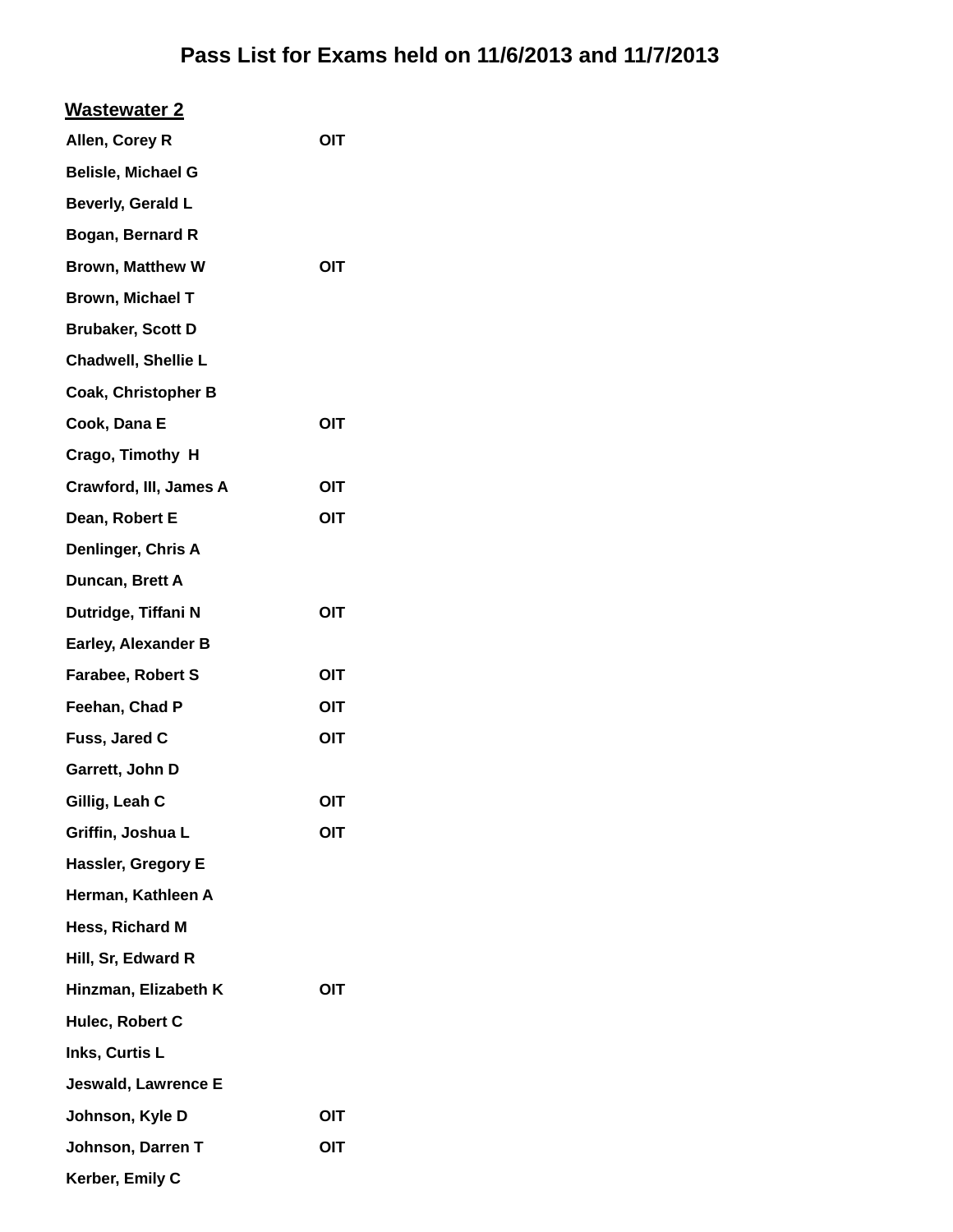#### **Wastewater 2**

| Kiser, Jeffrey C           |     |
|----------------------------|-----|
| Kiser, Sr, Kevin K         | OIT |
| Kline, Ronald D            |     |
| Knowles, Michael F         | OIT |
| Leis, Trevor M             | OIT |
| Long, William N            | OIT |
| Lutz, Joshua R             | OIT |
| <b>McCarroll, Corey R</b>  |     |
| <b>McNutt, Bryan M</b>     | OIT |
| Melko, Jason J             | OIT |
| Miller, Dillon J           | OIT |
| Moot, Donna M              |     |
| Pennington, Bill M         | OIT |
| Perciado, Catherine E      |     |
| Raines, Jr, Gary G         |     |
| Rose, Jr, Jerry M          |     |
| <b>Rossette, Stephen M</b> | OIT |
| <b>Sampson, Andrew M</b>   | ΟΙΤ |
| Sandora, Anthony J         |     |
| Shanklin, Wilburt E        |     |
| Sloan, David A             |     |
| Spargur, Jr, James C       | OIT |
| Stewart, Michael T         |     |
| Verbus, Michael J          |     |
| White, Wayne A             | ΟΙΤ |
| Young, Thomas J            | OIT |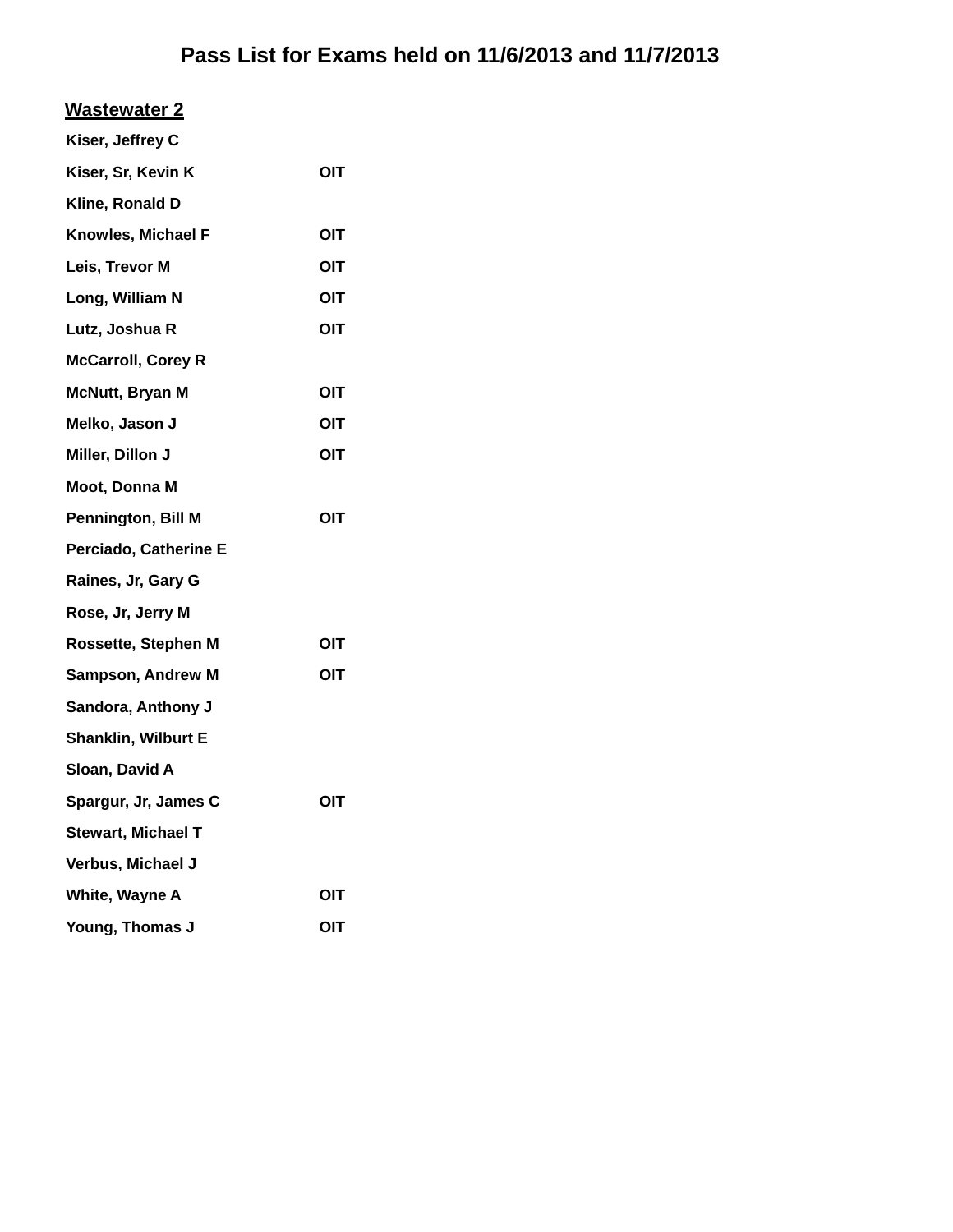#### **Wastewater 3**

**Blowers, Andrew C**

**Boreman, Kelly A**

**Boughen, Patrick M**

**Britt, Josiah M**

**Brooks, Michael T**

**Dann, Vernon A**

**Dria, Wendy S**

**Fletcher, Clifton J**

**Geise, Steven J**

**Haynes, Ronald F**

**Lehman, Kyle W**

**MacCune, Karii L**

**Niederkohr, Keith A**

**Otte, John S**

**Parks, Wayne A**

**Petranszky, William E**

**Rammelsberg, Brian A**

**Schwanger, Penny L**

**Shafer, Ernest V**

**Shaposka, Harry L**

**Skirtich, Daniel J**

**Skolmutch, Nathan D**

**Weikert, Bryan R**

**Zuege, Nathaniel K**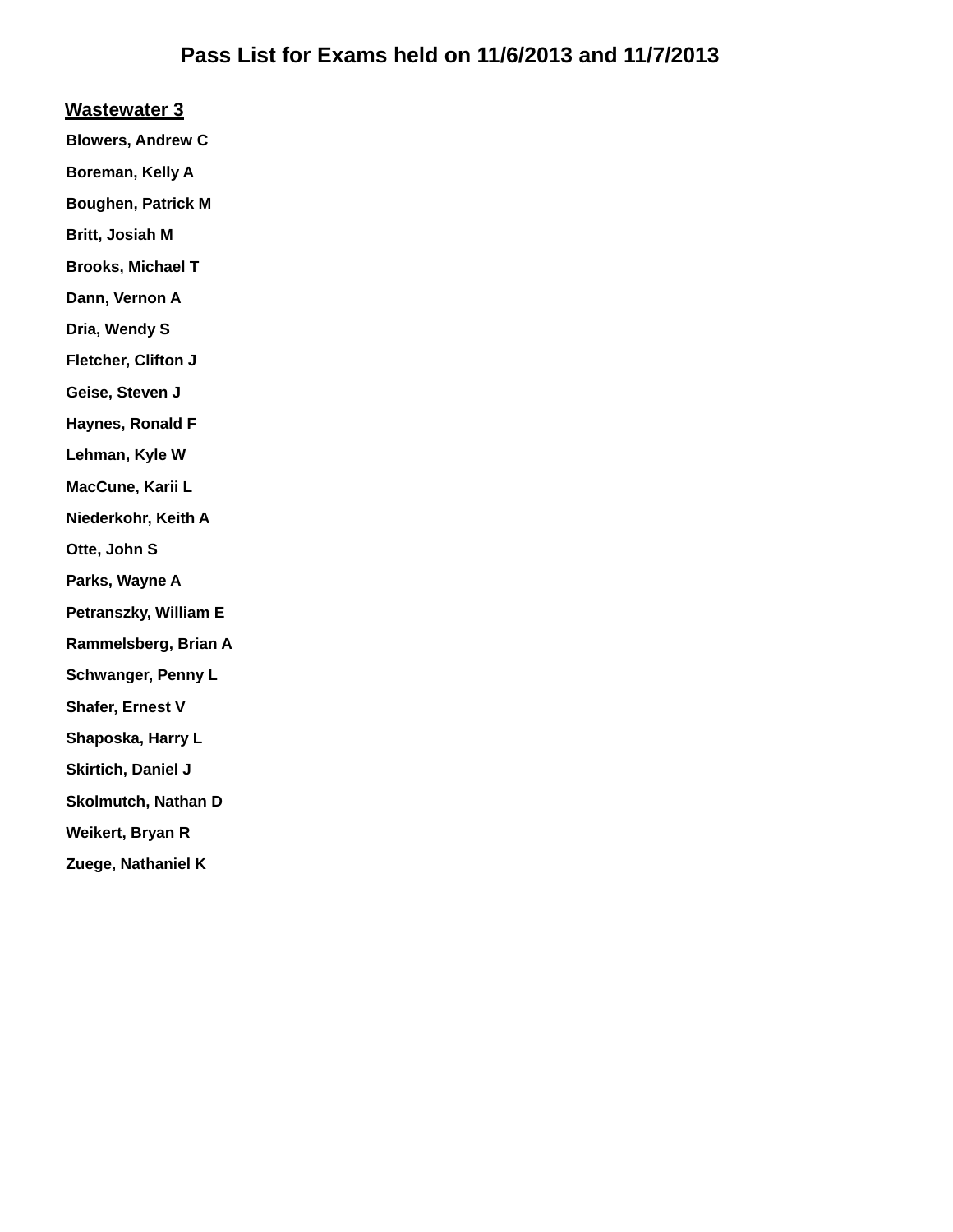# **Wastewater Collection 1**

| <b>Barnes, Russell A</b> |     |
|--------------------------|-----|
| Dietz, Andrew A          | OIT |
| Duplaga, Gil M           | OIT |
| <b>Granfors, Kevin M</b> | OIT |
| Harper, David W          | OIT |
| Kourt, Despina A         |     |
| <b>McCarthy, Paul W</b>  | ΟΙΤ |
| <b>McConnell, Jeon D</b> |     |
| Reyes, Edwin L           |     |
| <b>Rininger, Bruce D</b> |     |
| Szalabawka, Robert J     |     |
| <b>Thomas, Matt C</b>    |     |
| Voros, Dustin L          |     |
| <b>Zigmund, Louis S</b>  |     |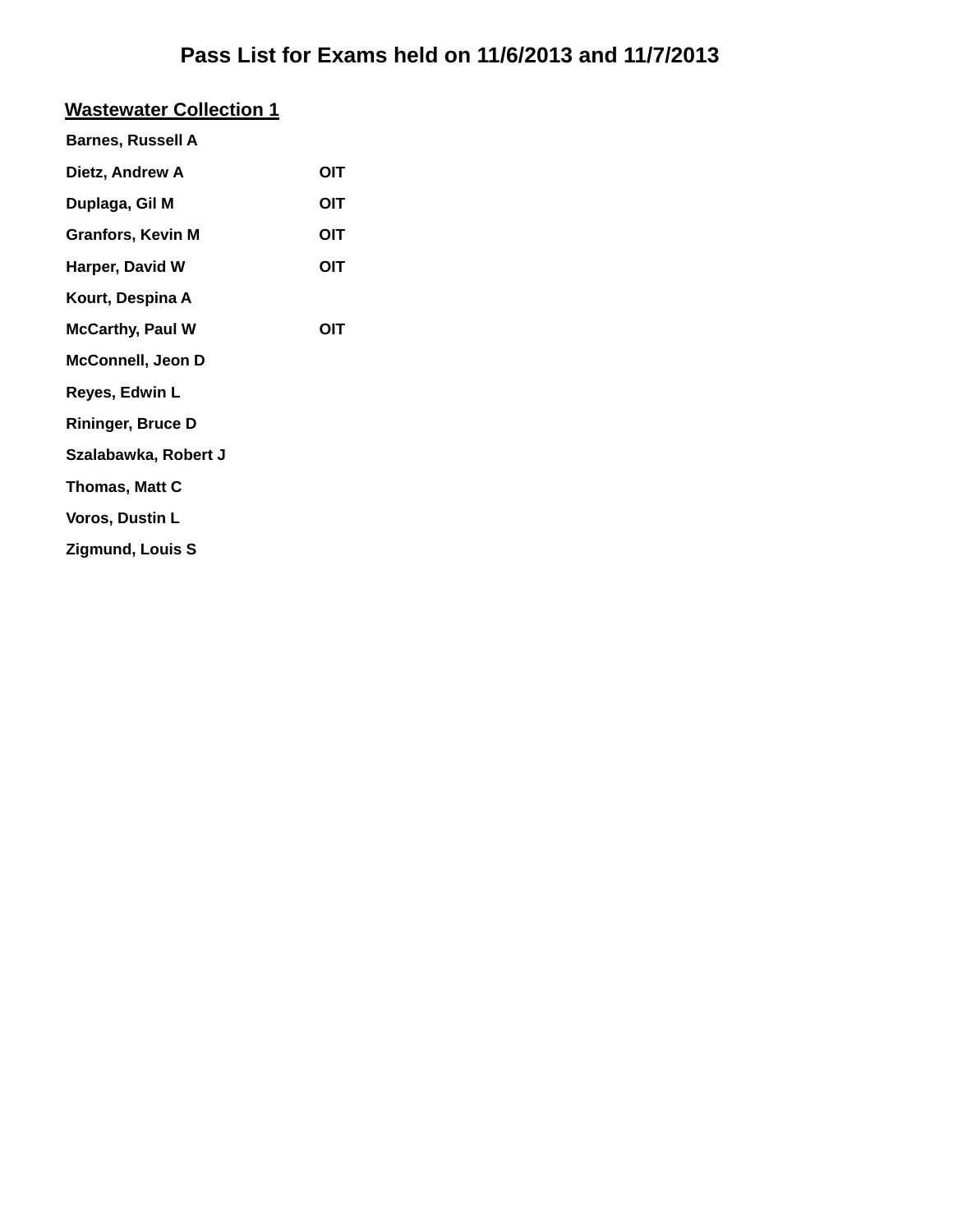| <b>Wastewater Collection 2</b> |            |
|--------------------------------|------------|
| <b>Banks, III, Marvin E</b>    |            |
| Bergey, Richard L              |            |
| <b>Bobonick, Michael P</b>     |            |
| <b>Bussey, Tanner K</b>        | OIT        |
| <b>Endsley, Terry L</b>        |            |
| Horner, Matt S                 |            |
| Knapp, Jr, Lawrence K          | OIT        |
| Lehman, Peter G                |            |
| Markey, Joshua D               | OIT        |
| Nowak, Paul L                  | ΟΙΤ        |
| Parone, Anthony J              | OIT        |
| Royster, Sean M                |            |
| Schneider, Raymond J           | <b>OIT</b> |
| <b>Stieber, Mark D</b>         |            |
| <b>Trachsel, Eric C</b>        | OIT        |
| Walker, III, James E           |            |
| Warren, Jason G                | OIT        |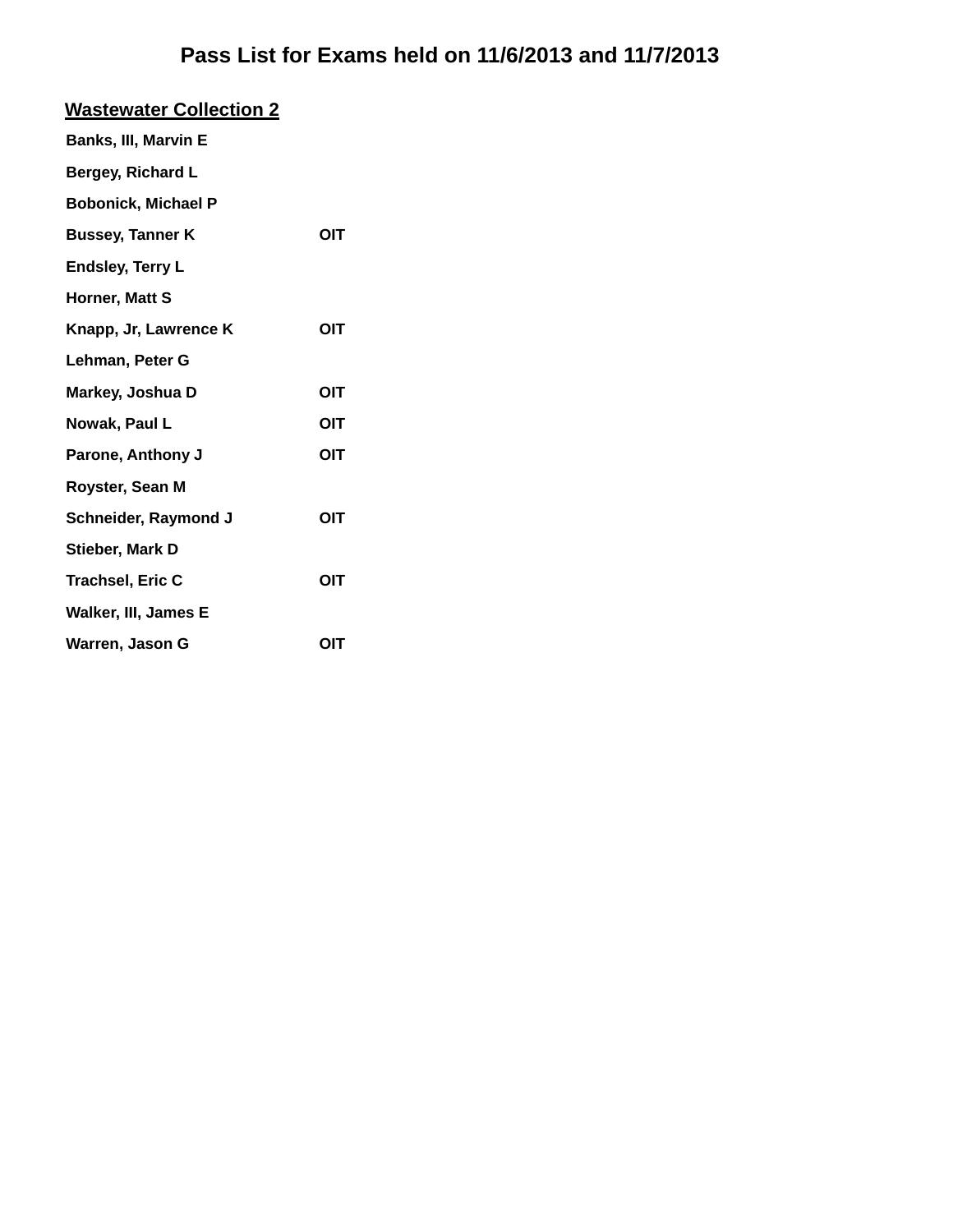| Amlin, Keith R               | OIT        |
|------------------------------|------------|
| Berta, Kelly A               | OIT        |
| <b>Biegler, Gary M</b>       |            |
| <b>Borsic, Christopher M</b> | OIT        |
| Borton, Tim M                | OIT        |
| <b>Bossart, Daniel J</b>     | OIT        |
| <b>Brown, Marcus J</b>       | OIT        |
| Cassinelli, Patrick J        | OIT        |
| <b>Chaney, Andrew P</b>      |            |
| <b>Connor, Kevin R</b>       |            |
| Dellimuti, Gregory L         |            |
| <b>Dennis, Matthew R</b>     |            |
| Donham, Robert W             |            |
| Dupler, Brian L              |            |
| Eads, Robert C               | <b>OIT</b> |
| Eggert, Robert J             |            |
| Frazier, Jr, Kermit R        | OIT        |
| Free, Zach R                 |            |
| Gittus, Benjamin T           | OIT        |
| Goon, James R                |            |
| Greene, Justin M             | <b>OIT</b> |
| Grooms, Brett A              |            |
| Gutierrez-Wolph, Lynn M      | OIT        |
| Hannan, Jonathan D           | OIT        |
| Helle, Robert D              |            |
| <b>Hokes, Jonathon R</b>     |            |
| Hoover, Joseph P             |            |
| House, James E               | OIT        |
| Hrupcho, Michael A           |            |
| Jernigan, Eric A             | <b>OIT</b> |
| Judy, Jay E                  | OIT        |
| Kochis, Steve M              |            |
| Koontz, Stephen P            |            |
| Looney, Chad M               |            |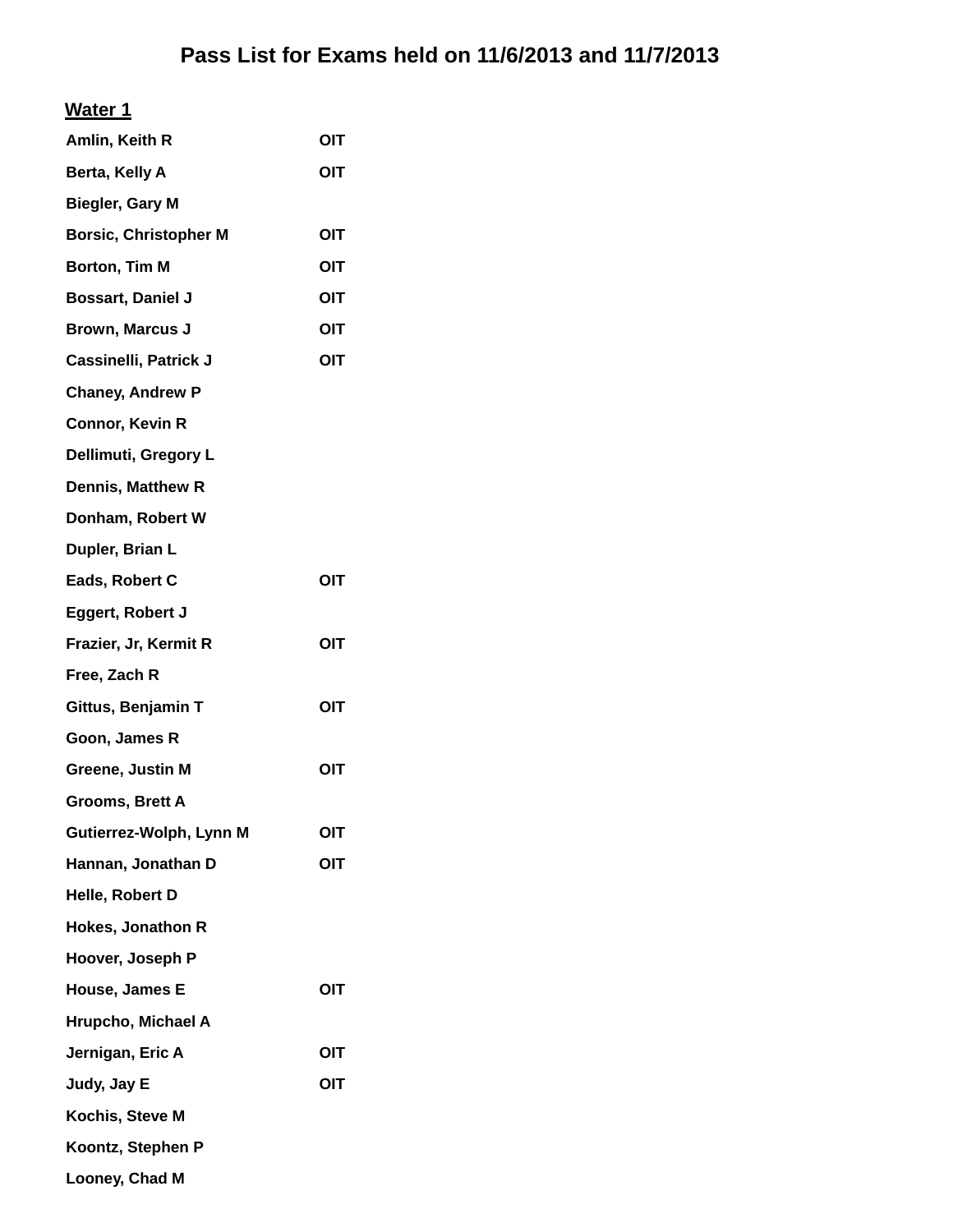| Loudenslager, Nicholas M   | OIT        |
|----------------------------|------------|
| Mace, Drew A               | OIT        |
| Mahon, Cory J              | OIT        |
| Marks, Laurie A            |            |
| Martin, Christopher J      | OIT        |
| Martini, Timothy J         | OIT        |
| Mazur, Jakub               | OIT        |
| <b>McDonald, Kim R</b>     |            |
| <b>McKeever, Brian A</b>   | OIT        |
| Mitchell, Eric A           |            |
| Neely, Johnathan V         | OIT        |
| Neisel, Gary S             |            |
| Noble, Jacob J             | <b>OIT</b> |
| Oberlin, Scott E           | OIT        |
| Pagnotta, Dean             |            |
| Pascute, Aaron J           | OIT        |
| <b>Pickworth, Andrew N</b> |            |
| <b>Pierre, Anthony T</b>   | OIT        |
| Podach, William J          |            |
| Reichel, Daniel P          | OIT        |
| Reynolds, Shawn D          | OIT        |
| Ridner, Dean L             |            |
| Rojeck, Susan              | OIT        |
| Ross, David R              | OIT        |
| Schrader, Kyle V           | OIT        |
| Skoglund, Mark R           | OIT        |
| Smith, Charles A           |            |
| <b>Stanton, Jeremy M</b>   |            |
| Stark, Keith J             | OIT        |
| Steinmetz, Brandon M       |            |
| Stutzman, Jobe B           | OIT        |
| Sulima, Stacy M            | OIT        |
| Tanner, Lisa A             | OIT        |
| Taylor, Jr, Charles T      | OIT        |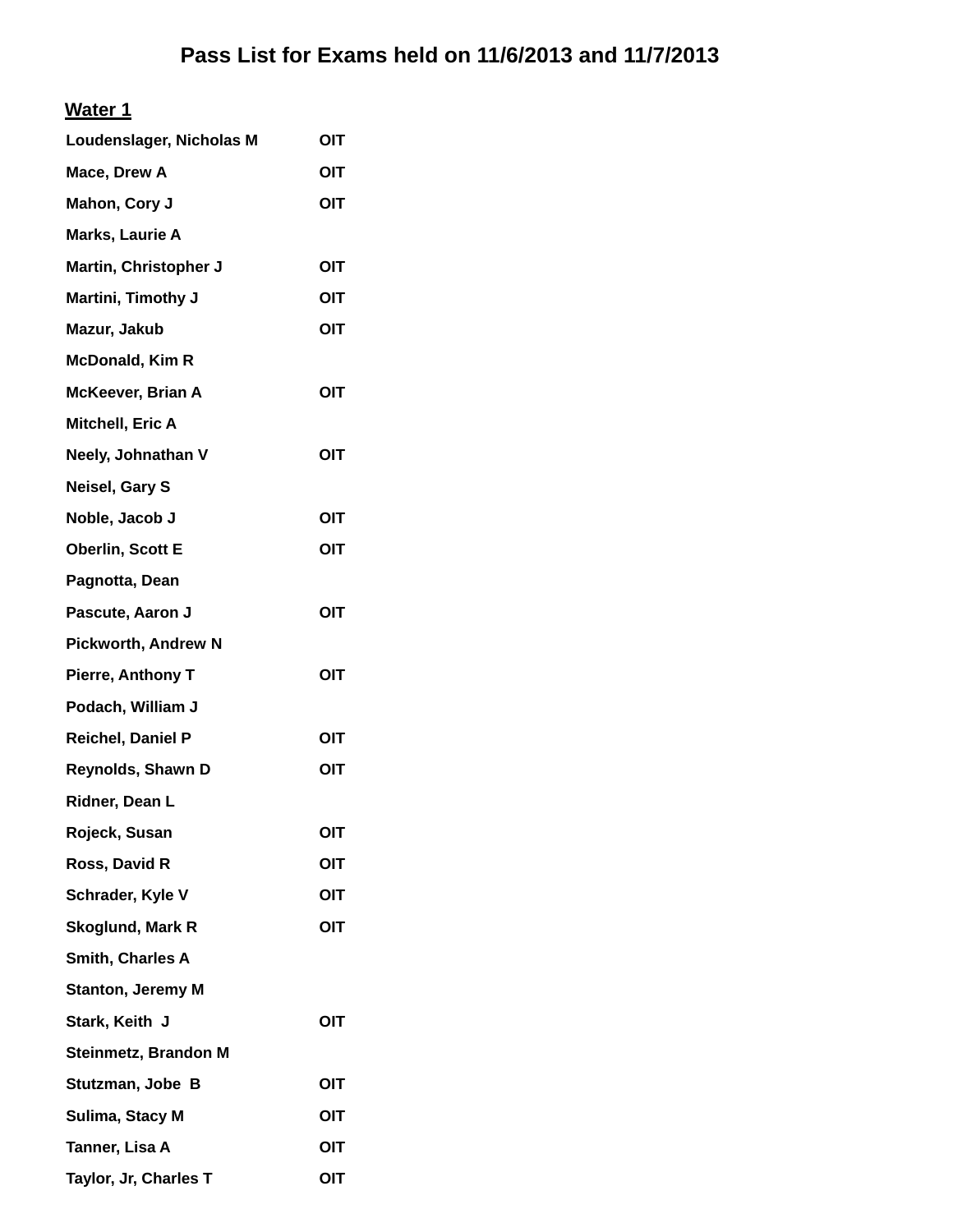#### **Water 1**

**Uram, Gerard W OIT** Uy, Andrew T **OIT Van Metre, Don B Wilson, Keith A**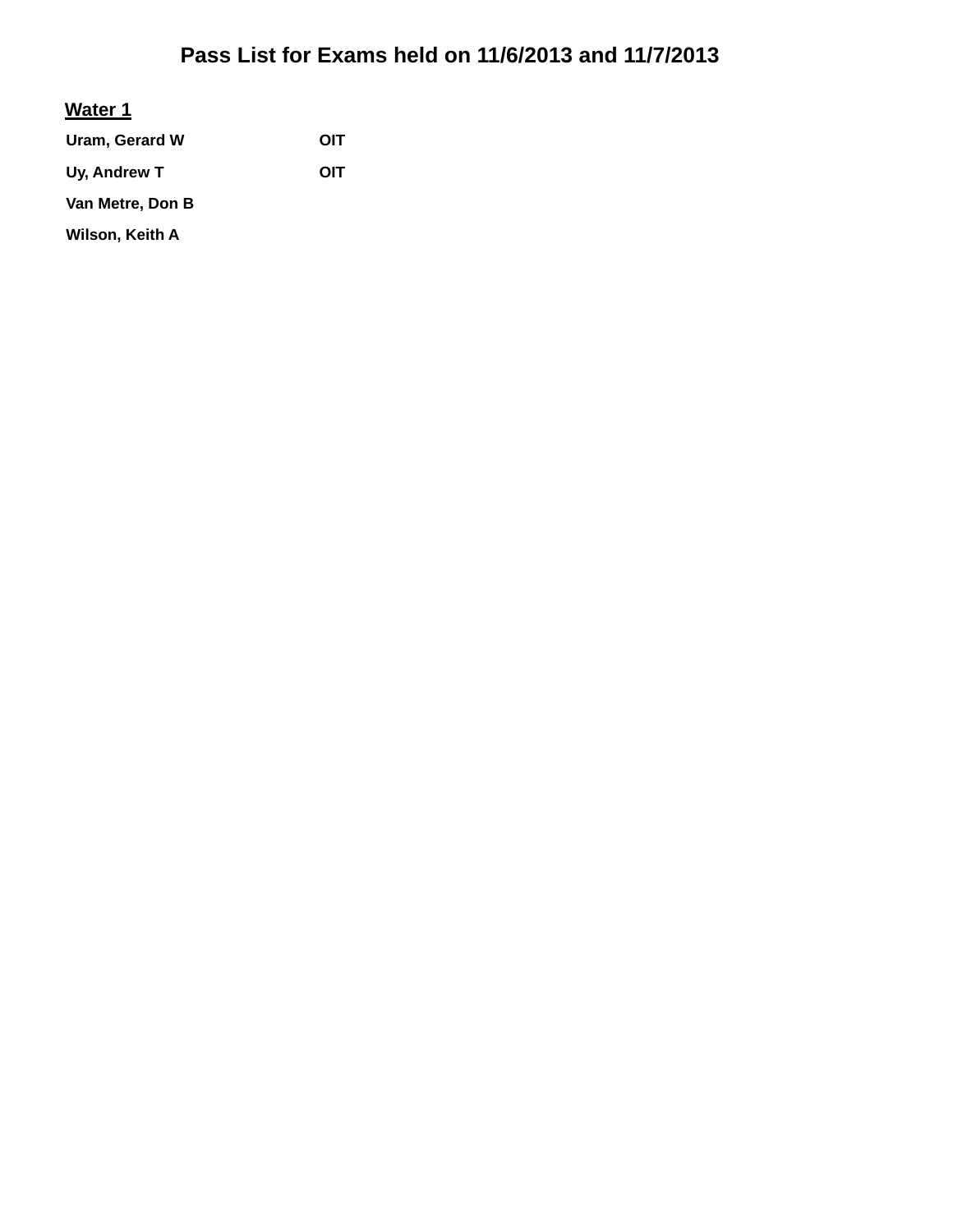| Apt, Jamie W                 |     |
|------------------------------|-----|
| <b>Bastin, Michael E</b>     | OIT |
| Baytos, IV, Stephen C        | OIT |
| Bechler, Barry M             |     |
| Bess, Cory M                 |     |
| Bursley, Jr, Leon E          | OIT |
| <b>Burton, Christopher J</b> | OIT |
| Carver, Nile S               |     |
| Cooper, Gregory T            |     |
| <b>Deleve, Robert Skipp</b>  | OIT |
| Donnelly, John H             | OIT |
| Durbin, Tommy                |     |
| Ginty, Mark E                | OIT |
| Hacker, Glen V               |     |
| <b>Hillegas, David V</b>     | OIT |
| Hunyady, Rose L              |     |
| Keeling, Dennis W            | OIT |
| Krug, Thomas M               |     |
| Kundracik, Richard           | OIT |
| Leis, Trevor M               | OIT |
| McDonnell, Jeremiah L        |     |
| McMickle, James D            | OIT |
| Ross, Erich O                |     |
| Smith, Charles D             |     |
| Stacklin, Scott R            |     |
| Stuckey, Michael E           |     |
| Sukosd, Jr, John A           |     |
| Tullis, Deborah L            |     |
| Watts, Marino S              | OIT |
| Williams, John M             |     |
| Wrasman, Alan J              | OIT |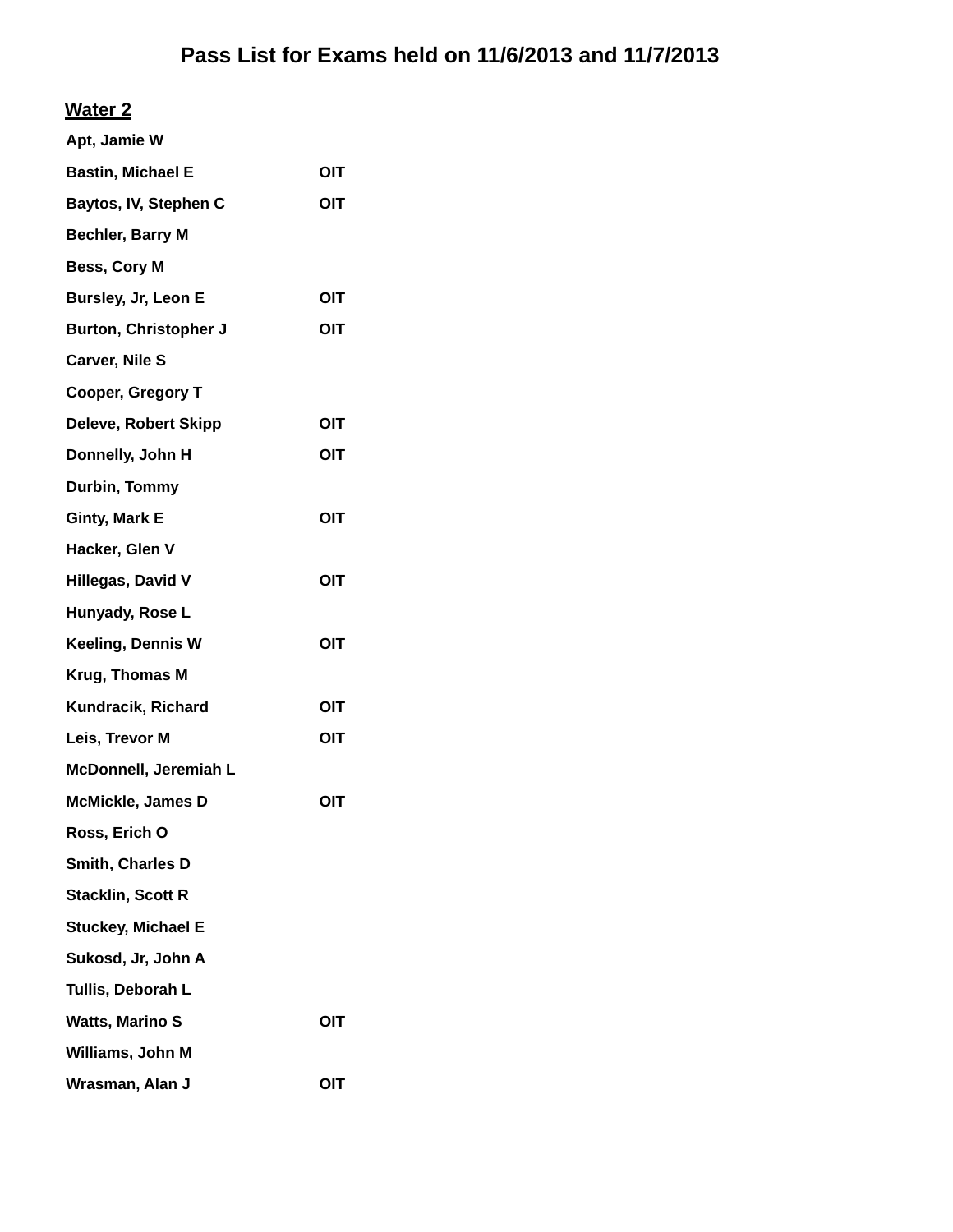**Anders, Joshua T/C**

**Barhorst, Douglas J**

**Baumberger, Robert H**

**Blair, Jeffrey S**

**Braden, Gary A**

**Brickley, Thomas A**

**Burchett, Stephen R**

**Clark, Michael K**

**Coey, Nathan W**

**Davis, Robin W**

**Deem, Jr, Cliff W**

**Dunn, II, Michael J**

**Elliott, Chad C**

**Evans, Brandon M**

**Forche', Michael W**

**Gill, James A**

**Glowczewski, Jessica M**

**Hildebrand, Brian L**

**Hussong, John P**

**Kirkbride, Shawn D**

**Kleinert, Jr, Richard E**

**Kovar, Steven E**

**Lohman, Adam J**

**Matson, Quenten D**

**McCarter, Akisha L**

**Metzger, II, Edwin D**

**Slater, Christopher J**

**Smith, Jr, William R**

**Teppo, Joshua M**

**Wehrkamp, Tim J**

**Willard, Lee E**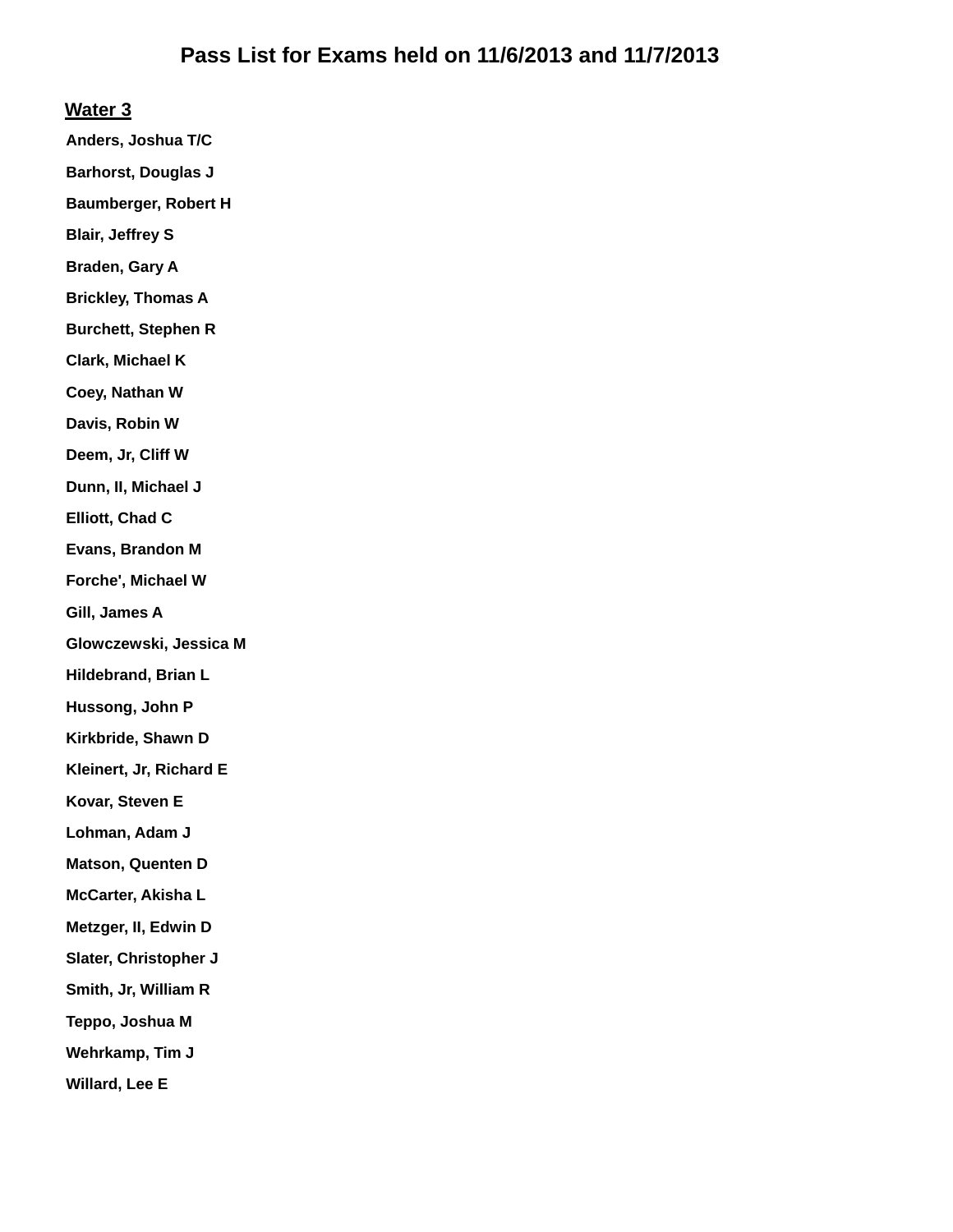| OIT |
|-----|
|     |
|     |
|     |
| OIT |
|     |
| OIT |
| OIT |
|     |
|     |
| OIT |
|     |
|     |
| OIT |
|     |
| OIT |
| OIT |
| OIT |
| OIT |
| OIT |
|     |
|     |